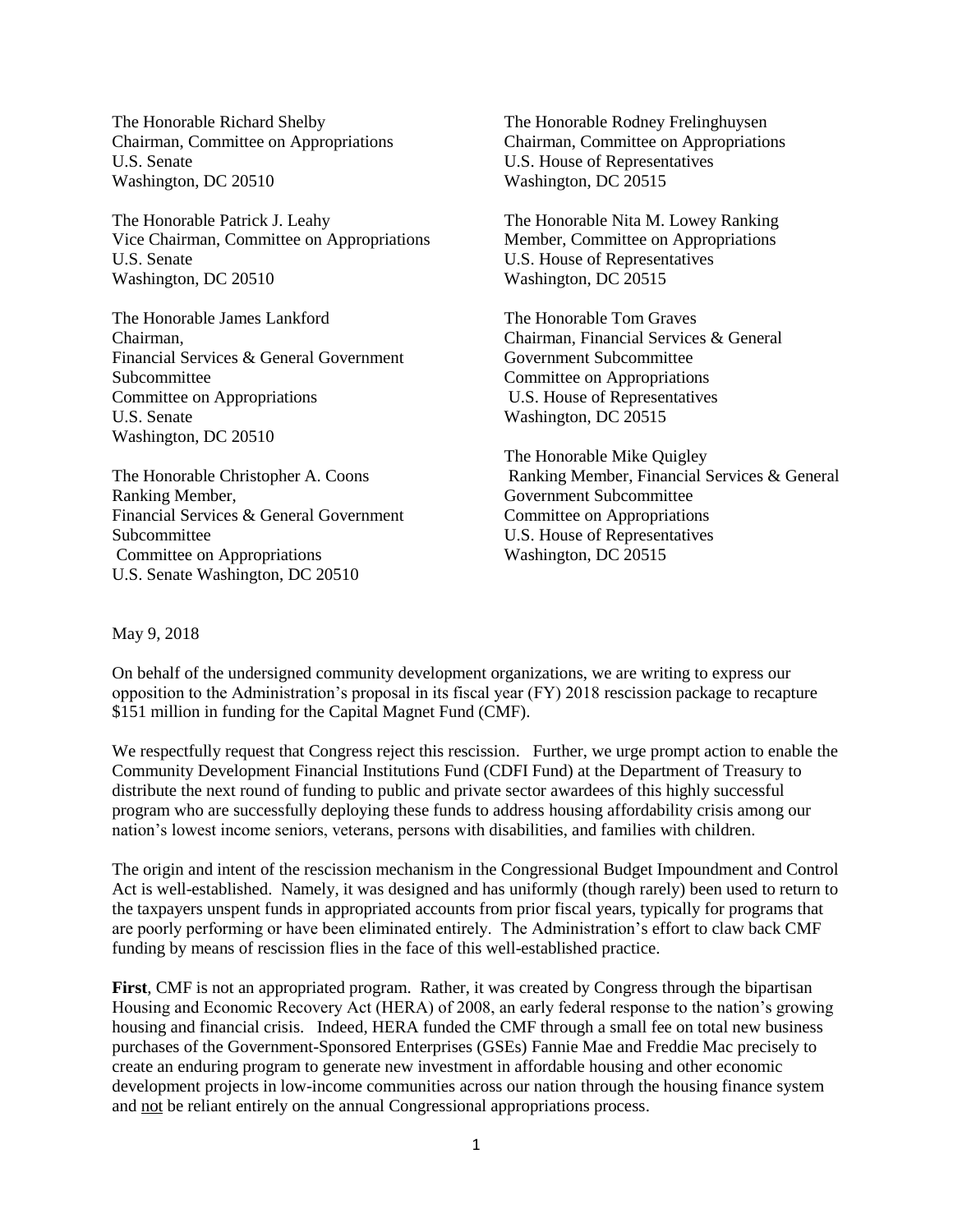**Second,** CMF funds have not been sitting unspent at the CDFI Fund. Rather, these funds were not released to the Treasury Department by the GSEs until May 1, 2018, and if prior year CMF rounds are predictive, the entire amount of funds will be obligated to awardees before the end of calendar year 2018.

**Finally**, one would be hard pressed to find a program where taxpayers are getting more "bang for the buck" than the CMF. The innovation at the heart of CMF –unique among housing programs across the federal government--is that it facilitates direct, entity-level investments in high capacity CDFIs, nonprofit housing developers, banks and public sector agencies. This flexible capital strengthens these organizations in a way that private financing partners require, enabling the organizations to attract and combine multiple funding sources including traditional project-level subsidies to address the housing needs of their individual communities at scale.

More precisely, this structure is designed to:

- *Attract private capital.* Organizations that receive grants through the CMF are required to leverage their funding 10:1 with other sources of capital, and so the program attracts much-needed private investment that creates jobs, housing, and services for underserved Americans.
- *Maximize return on investment.* The CMF multiplies the impact of awards many times over because grant recipients also are required to redeploy CMF-supported loans in new projects throughout the grant term. Moreover, grantees' administrative expenses are limited to 5 percent of an award.

By any measure, CMF has succeeded beyond any reasonable expectation, given its enactment early on in the deepest economic recession since the Great Depression. Earlier this year, the CDFI Fund released new data that illustrates the powerful impact of the FY 2010 funding round of CMF. The 23 awardees from 2010 have used the \$80 million in grants to attract \$1.8 billion in other investment by the public and private sector (a remarkable 22:1 ratio); have produced 13,325 affordable homes for families, seniors, veterans, the homeless, and the disabled; and have created or retained 16,000 jobs across America.<sup>1</sup>

And the CMF is poised to continue its strong track record. The 2017 funding round of \$120 million will enable 40 grantees to serve 41 states and the District of Columbia. Collectively, awardees --including United Bank (AL), Hope Federal Credit Union (MS), Local Initiatives Support Corporation (LISC), Enterprise Community Loan Fund, Kentucky Highlands Investment Corporation, Rhode Island Housing and Mortgage Finance Corporation and Ohio Capital Finance Corporation -- are projected to create approximately 17,000 additional jobs, produce 21,000 affordable homes and attract more than \$3.2 billion in additional investment, with 78% (\$2.5 billion) expected to come from the private sector.<sup>2</sup> CMF and the funds it leverages will flow to every type of housing market: Fully one-fifth of awardees plan to invest the majority of their awards in rural areas.

The need for affordable housing—and for CMF funding—is greater today than ever before. Although the economy has improved since 2008, the recovery has coupled rising housing costs with income stagnation among low-income Americans. As a result, the number of renter households considered severely cost burdened—that pay more than half of their income in rent—is near an all-time high of 11.4 million

l <sup>1</sup> Capital Magnet Fund, CDFI Fund Fact Sheet available at

https://www.cdfifund.gov/Documents/CMF%20Fact%20Sheet%20Apr2017\_vfinal2.pdf

 $2$  The 2017 funding round was the third set of CMF awards: The CDFI Fund estimates that the 32 awardees of \$91.5 million in funding are on track to provide 17,000 affordable homes, leverage over \$3 billion in public and private sector capital, and create or retain over 17,000 jobs—figures which, like the FY 2010 round, will only increase as awardees recycle CMF loans that have been repaid.